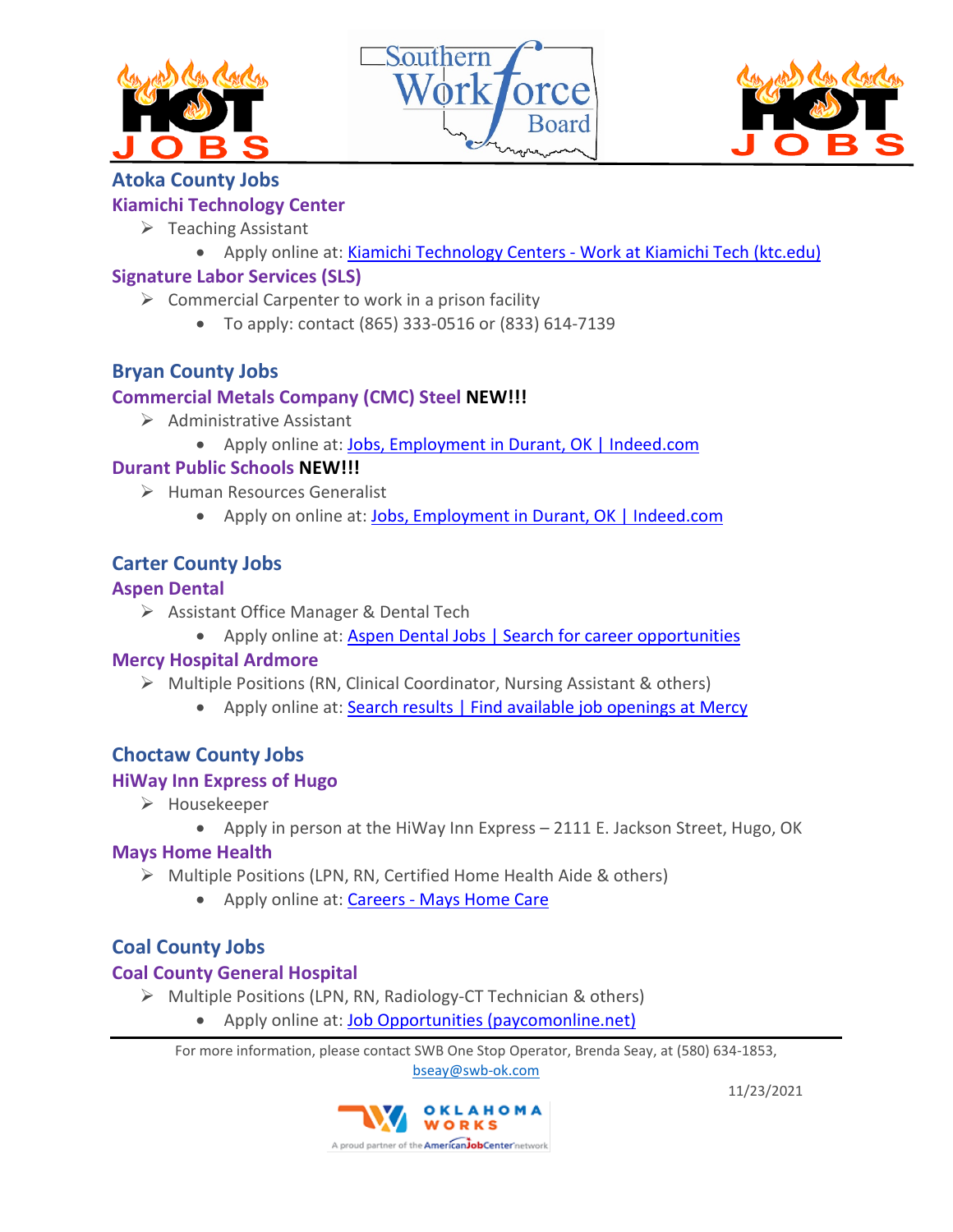





# **Garvin County Jobs**

# **Covercraft Industries**

- Multiple Positions (Returns Inspector & Machine Maintenance Tech)
- Apply online at: [Recruitment \(adp.com\)](https://workforcenow.adp.com/mascsr/default/mdf/recruitment/recruitment.html?cid=f9508983-7a3a-4b75-b416-1eb570593c7e&ccId=9200043314687_2&lang=en_US)

# **Delta Community Action Foundation**

- $\triangleright$  Multiple Positions with Head Start Program
- Apply online at: [http://www.deltacommunityaction.org/home/applications-for](http://www.deltacommunityaction.org/home/applications-for-assistance)[assistance](http://www.deltacommunityaction.org/home/applications-for-assistance)

# **United Ag and Turf**

- Diesel Mechanic & Heavy Equipment Delivery Driver
- Apply online at: [Careers \(unitedagandturf.com\)](https://www.unitedagandturf.com/about-us/careers/)

# **Haskell County Jobs**

# **Stigler Health & Wellness Center**

- Multiple positions (Pharmacy Clerk/Tech, LPN, Registration Clerk & Others)
	- Apply online at: Careers [Health and Wellness Center \(healthwellnessok.com\)](https://healthwellnessok.com/careers)

# **Johnston County Jobs**

# **INCA Community Services**

- RSVP Project Director & Volunteer Coordinator
	- Apply online at:<https://www.incacaa.org/menus/work-for-the-agency.html>

# **OSU Extension**

- $\triangleright$  Nutrition Education Assistant
	- Apply online at: [Nutrition Education Assistant \(csod.com\)](https://okstate.csod.com/ats/careersite/JobDetails.aspx?site=8&id=10191)

# **Latimer County Jobs**

# **Franklin Electric**

- Multiple Positions (Operations Manager, Manufacturing Supervisor, & Purchasing Associate)
	- Apply online at: Career Site [Self Service \(adp.com\)](https://recruiting.adp.com/srccar/public/RTI.home?d=ExternalCareerSite&c=1067441#/)

# **Kiamichi Technology Center**

- $\triangleright$  Custodial Maintenance
	- Apply online at: [Kiamichi Technology Centers -](https://www.ktc.edu/564664_3) Work at Kiamichi Tech [\(ktc.edu\)](https://www.ktc.edu/564664_3)

For more information, please contact SWB One Stop Operator, Brenda Seay, at (580) 634-1853, [bseay@swb-ok.com](mailto:bseay@swb-ok.com) 

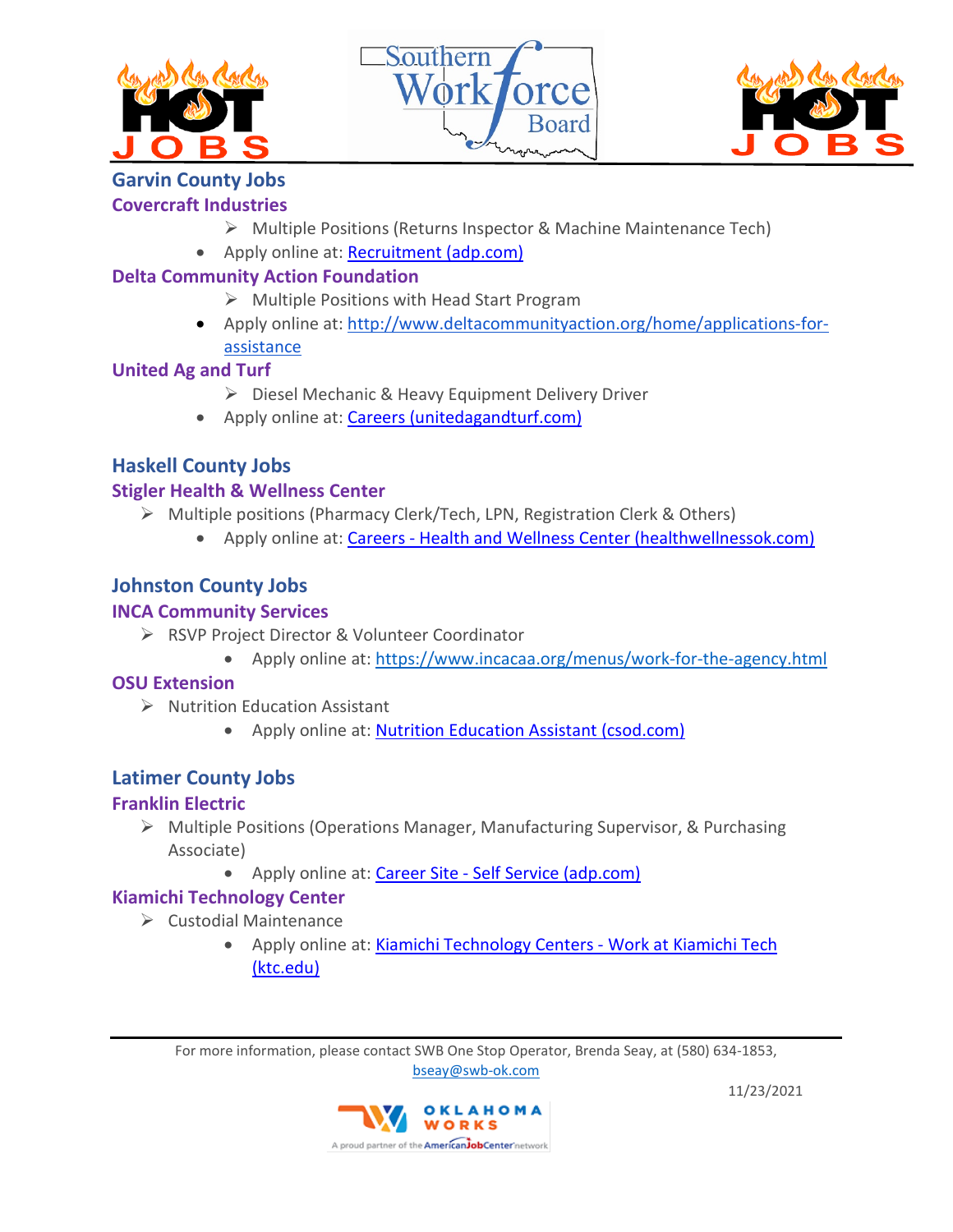





# **Leflore County Jobs**

#### **Carl Albert State College**

 Multiple Positions (Learning Technology Administrator, Scholar's Coordinator Asst. & Others)

• Apply online at: [EMPLOYMENT OPPORTUNITIES -](https://www.carlalbert.edu/employment-opportunities/) Carl Albert State College **Stigler Health & Wellness Center (The Pines) Hiring Event NEW!!!**





#### 1120 Tarby Rd, Poteau OK

On-site interviews will be held.

#### • Positions Available •

•2 Cooks- Preparing healthy meals for residential patients; high school diploma

.3 Technicians- Patient care checks and supervision; high school diploma • 3 Counselors- Providing clinical counseling to patients in the recovery process; LCSW preferred

·1 or 2 Peer Recovery Support Specialists (PRSS)- Team member tasked with providing personal recovery experiences and assisting patients in their journey to recover; high school diploma, exhibits active recovery from a mental health or substance use disorder.



Improving Quality of Life • *munities* Providing Comprehensive Services<br>www.healthwellnessok.com<br>1 (800) 640-9741

## **Love County Jobs OSU Extension**

- Extension Educator Family & Consumer Sciences/4-H Youth Development
	- Apply online at: [Extension Educator Family and Consumer Sciences/4-H](https://okstate.csod.com/ats/careersite/JobDetails.aspx?site=8&id=9619)  [Youth Development \(csod.com\)](https://okstate.csod.com/ats/careersite/JobDetails.aspx?site=8&id=9619)

For more information, please contact SWB One Stop Operator, Brenda Seay, at (580) 634-1853, [bseay@swb-ok.com](mailto:bseay@swb-ok.com) 

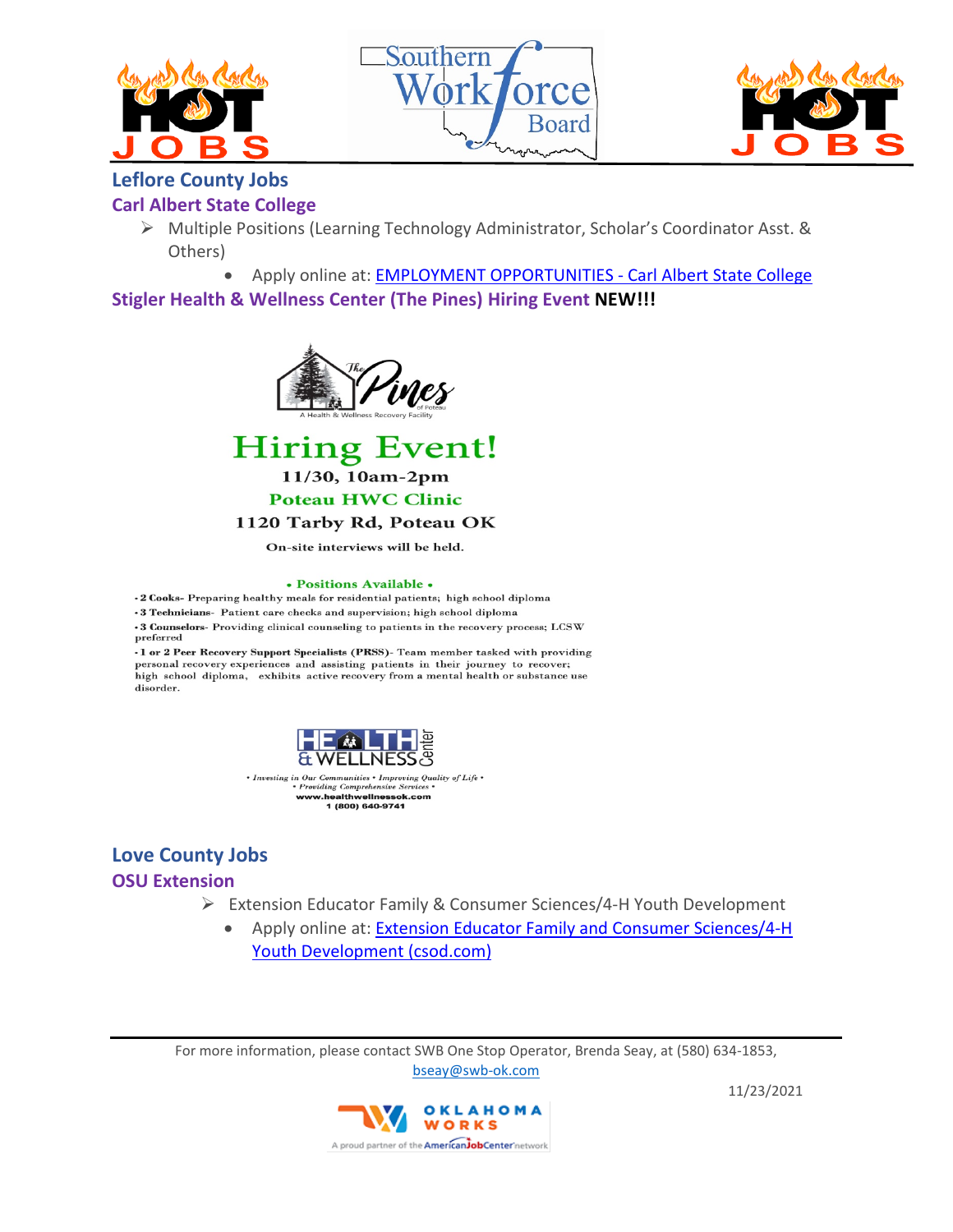





# **Marshall County Jobs**

#### **Bancfirst**

- $\triangleright$  Multiple positions (FT Teller & Loan Processor)
	- Apply online at: [Recruitment \(adp.com\)](https://workforcenow.adp.com/mascsr/default/mdf/recruitment/recruitment.html?cid=1da3e70c-e60a-466c-a367-419990b1b80f&ccId=19000101_000001&type=MP&lang=en_US)

# **Kingston Public Schools**

- $\triangleright$  Custodians
	- Please contact Taylor Wiebener at [twiebener@kingstonisd.org](mailto:twiebener@kingstonisd.org) Applications can be found on the school website, and turned into the Superintendent's Office starting October 18th

# **McCurtain County Jobs**

# **Frito-Lay North America**

- $\triangleright$  Route Sales Representative
	- Apply online at: [Jobs, Employment in McCurtain County, OK | Indeed.com](https://www.indeed.com/l-McCurtain-County,-OK-jobs.html?vjk=295d6eb76658f282)

# **Harbor Freight Tools Hiring Event NEW!!!**

# **HARBOR FREIGHT TOOLS**

IS ACCEPTING APPLICATIONS AND WILL BE **CONDUCTING INTERVIEWS** 

> MONDAY & TUESDAY NOVEMBER 29™ & 30™, 2021 10:00 A.M. TO 4:00 P.M.

**OKLAHOMA WORKS** 2102 S.E. WASHINGTON SUITE B **IDABEL, OK** 

For more information, please contact SWB One Stop Operator, Brenda Seay, at (580) 634-1853, [bseay@swb-ok.com](mailto:bseay@swb-ok.com) 

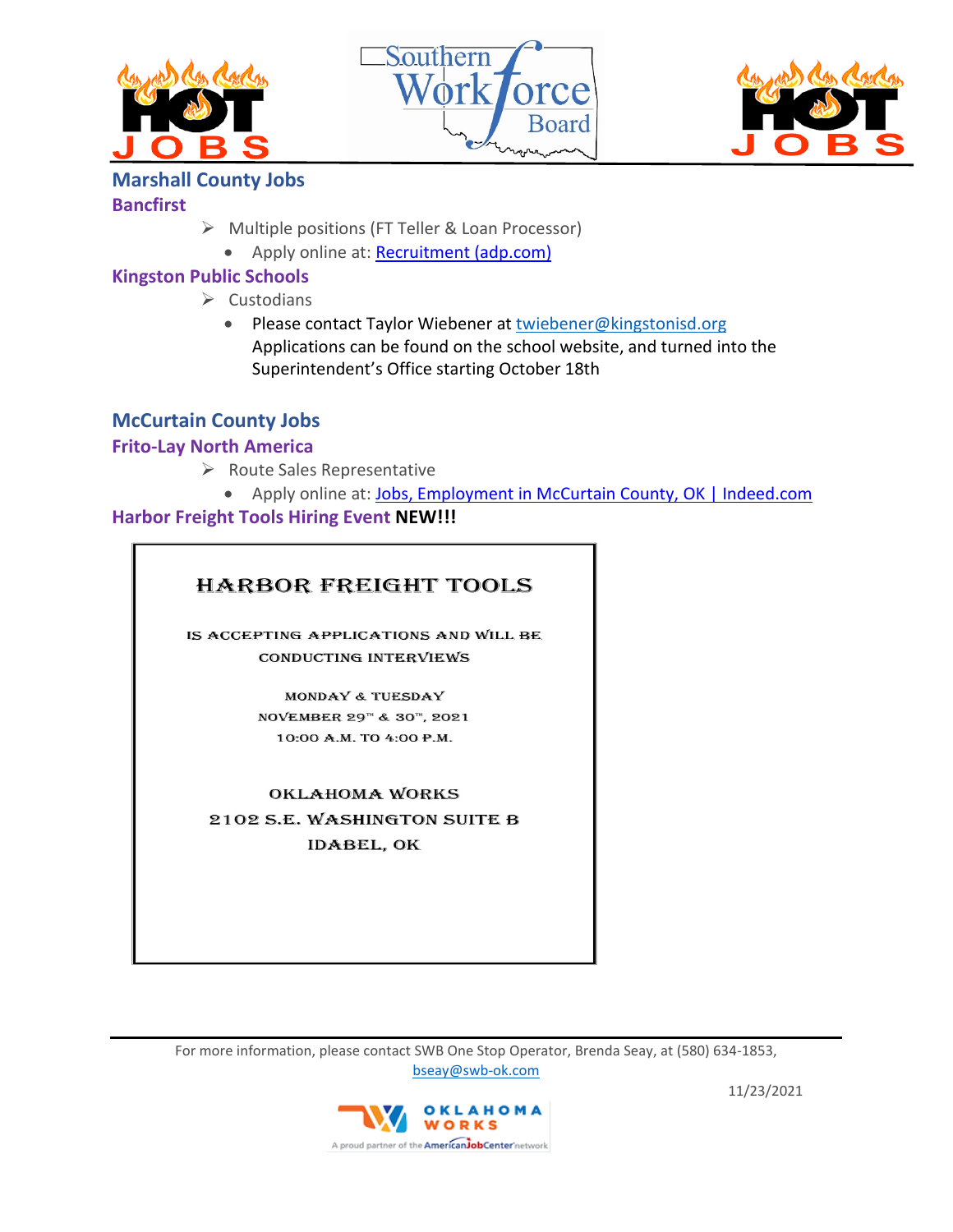





# **McCurtain County Jobs continued**

# **LIFT Community Action Agency**

- $\triangleright$  Healthy Start Care Coordinator
	- Apply online at: Careers [LIFT Community Action Agency \(liftca.org\)](https://liftca.org/careers/)

# **Valliant Public Schools**

- $\triangleright$  School Nurse
	- Apply by contacting Brandon Frazier at (580) 933-7232 or [bfrazier@vpsd.org](mailto:bfrazier@vpsd.org)

# **Murray County Jobs**

# **Arbuckle Memorial Hospital**

- $\triangleright$  Multiple Positions (RN, Medical Lab Tech, LPN & Others)
	- Apply online at: [Arbuckle Memorial Hospital Career Center \(hcshiring.com\)](https://arbucklehospital.hcshiring.com/jobs)

# **Chickasaw Telephone Company**

- $\triangleright$  Accountant
	- Apply online at: [Jobs, Employment in Johnston County, OK | Indeed.com](https://www.indeed.com/l-Johnston-County,-OK-jobs.html?vjk=197b2ce6b5e72fc8)

# **Pittsburg County Jobs**

# **Department of Corrections**

- Multiple Positions (LPN, Correctional Security Manager, Correctional Training Officer, Food Service Manager & Others)
	- Apply online at: Job Openings [State of Oklahoma \(jobapscloud.com\)](https://www.jobapscloud.com/OK/?Keyword=&Loc=loc61&DeptNumber=131610&OccList=&JobType=#SearchForm)

## **Kiamichi Technology Center**

- $\triangleright$  Secretary
	- Apply online at: [Kiamichi Technology Centers -](https://www.ktc.edu/564664_3) Work at Kiamichi Tech [\(ktc.edu\)](https://www.ktc.edu/564664_3)

## **Quick Mart NEW!!!**

- $\triangleright$  Multiple Positions
	- Applications can be picked up at the office located at 106 South  $6<sup>th</sup>$  Street, McAlester, OK

# **Sinclair NEW!!!**

- $\triangleright$  Multiple Positions
	- Applications can be picked up at the office located at 106 South  $6<sup>th</sup>$  Street, McAlester, OK

For more information, please contact SWB One Stop Operator, Brenda Seay, at (580) 634-1853, [bseay@swb-ok.com](mailto:bseay@swb-ok.com)